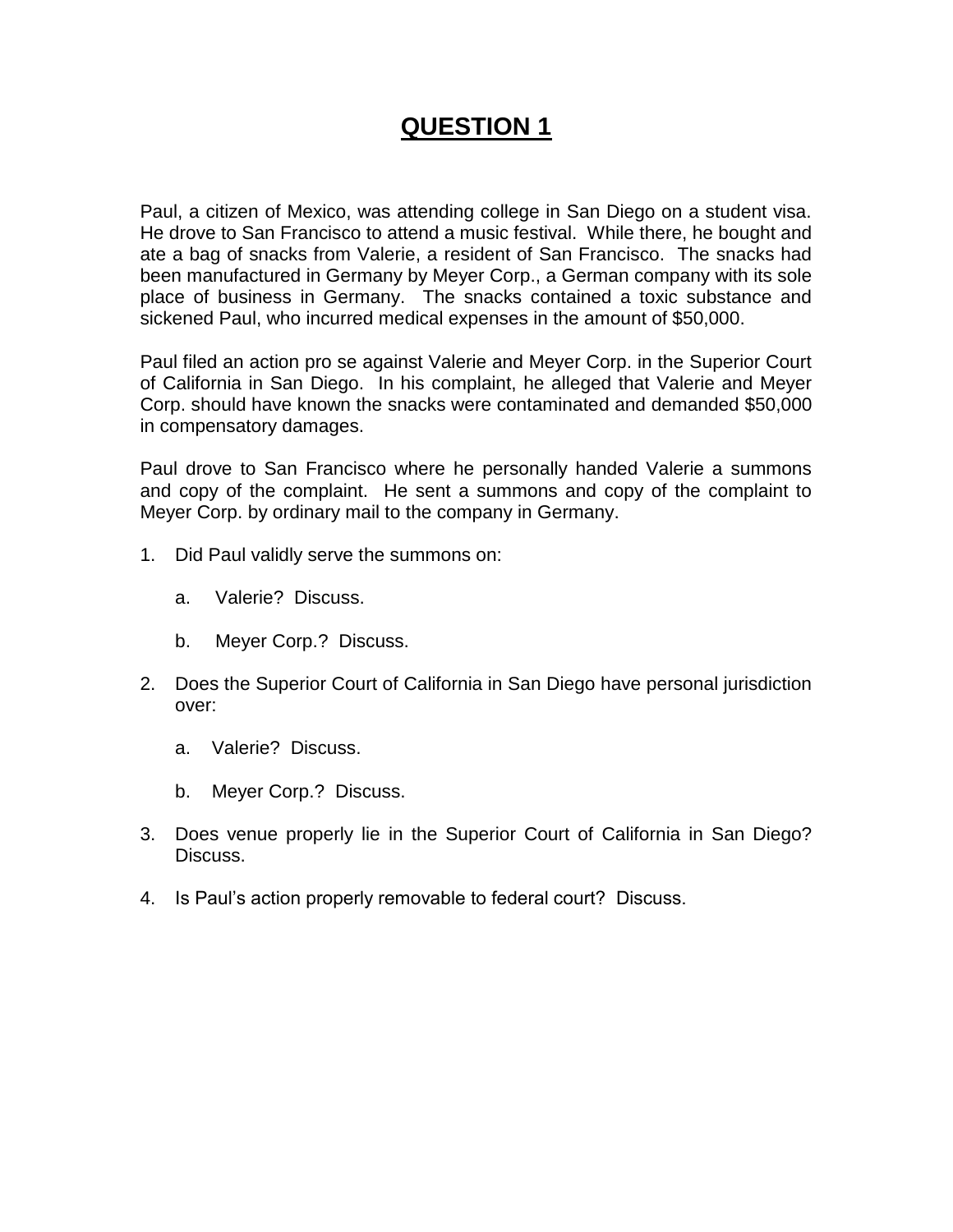1)

## 1 . P Service on V

#### Applicable Law

The matter at hand is being litigated in California state court, so the applicable law is California Civil Procedure.

#### Service of Process Requirements

At issue is whether Paul (P) validly served Valerie (V) with the summons. CA law requires service of summons to be conducted by an individual over the age of 18 who is not a party to the action at the recipient's residence or primary place of business. The server must submit to the court a sworn affidavit describing the facts of the service's execution. For service of summons within the court county jurisdiction, the service must be conducted at least 30 days prior to the date of trial. For service of summons outside of the court's county jurisdiction, the service must be conducted at least 60 days prior to the trial date. For service of summons outside of CA, service must be conducted in compliance with international laws governing service of process. Service directly upon the recipient must be attempted before resorting to substitute service.

#### **Waiver**

Before the court reaches the issue of whether service of the summons on V was valid, V's potential to waive the requirements must be considered. A defendant can waive invalid service of summons by filing an answer without a prior/concurrent motion to quash or demurrer, or appearing in court. Here it is unclear whether V has or will raise invalid service as an affirmative defense, leaving open the possibility that V might waive that defense by her actions.

#### Process Server

The court can consider whether the individual conducting the service of summons meets the requirements set out by CA law. CA requires service to be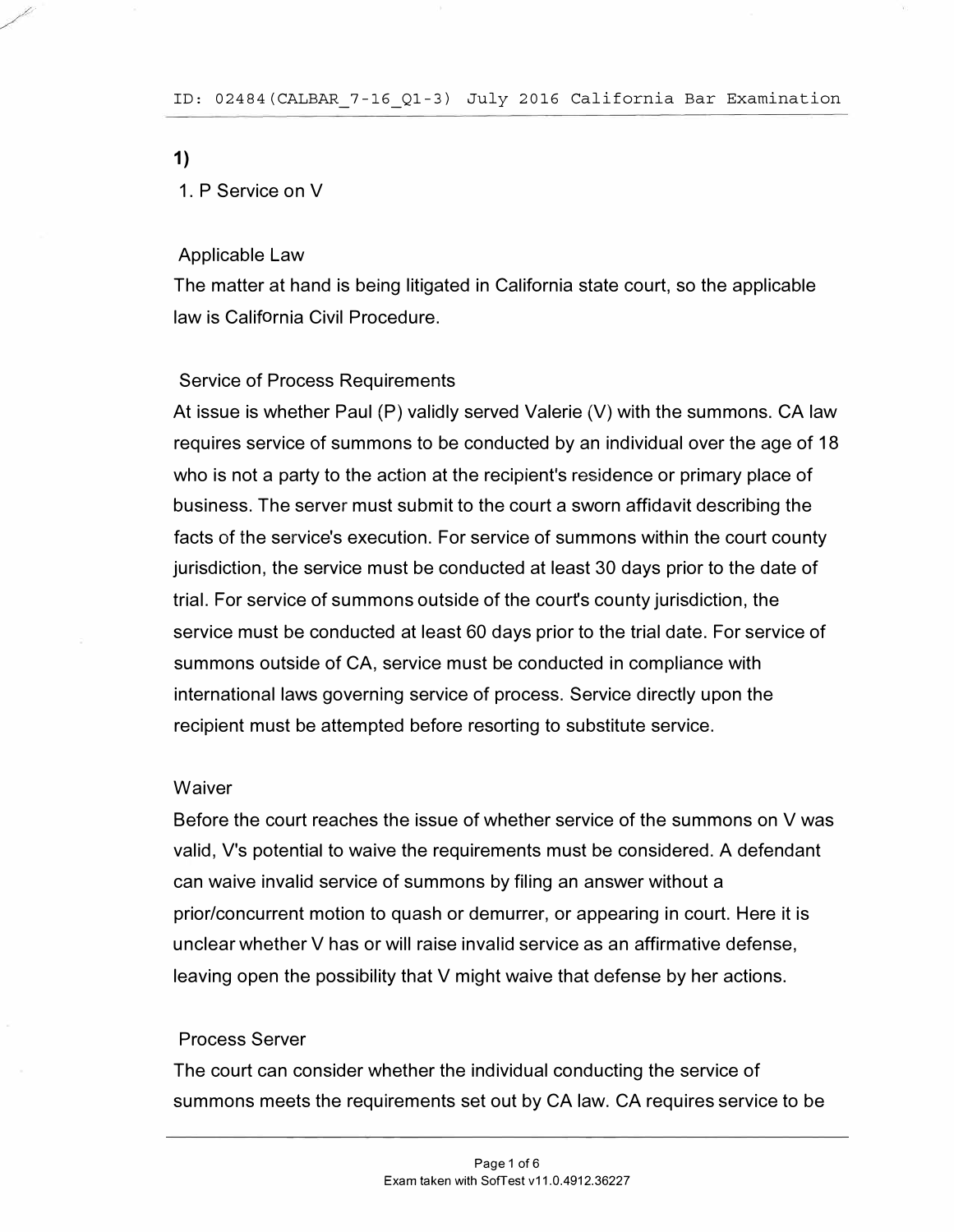#### ID: 02484(CALBAR\_7-16\_Ql-3) July 2016 California Bar Examination

conducted by an individual who is at least 18 years of age and not a party to the action. It is unclear whether P is at least 18, but in any case P is the plaintiff in this matter, and cannot conduct service upon V by himself. If V raises this issue as an affirmative defense, or simply does not answer or appear to the matter, the court is likely to quash this service based solely on P's impermissible self-help service.

## Proof of Service

P does not appear to have complied with the CA requirement of submitting a proof of service to the court including the sworn-to facts of this purported service, but service cannot be conducted by a litigating party regardless.

# Out of County Service

Another factor in determining the validity of service will be the time constraints upon which service can validly be performed. For personal service outside of the jurisdiction of San Diego (SD), service must be conducted at least 60 days before the trial date. Here, V appears to be a citizen of San Francisco (SF), which is outside SD. In any case it is unclear when the service occurred, when the trial is scheduled, and the amount of time between those events.

P Service on M

## **Waiver**

Before the court reaches the issue of whether service of the summons on Meyer Corp (M) was valid, M's potential to waive the requirements must be considered. A defendant can waive invalid service of summons by filing an answer without a prior/concurrent motion to quash or demurrer, or appearing in court. Here it is unclear whether M has or will raise invalid service as an affirmative defense, leaving open the possibility that M might waive that defense by its actions.

## Process Server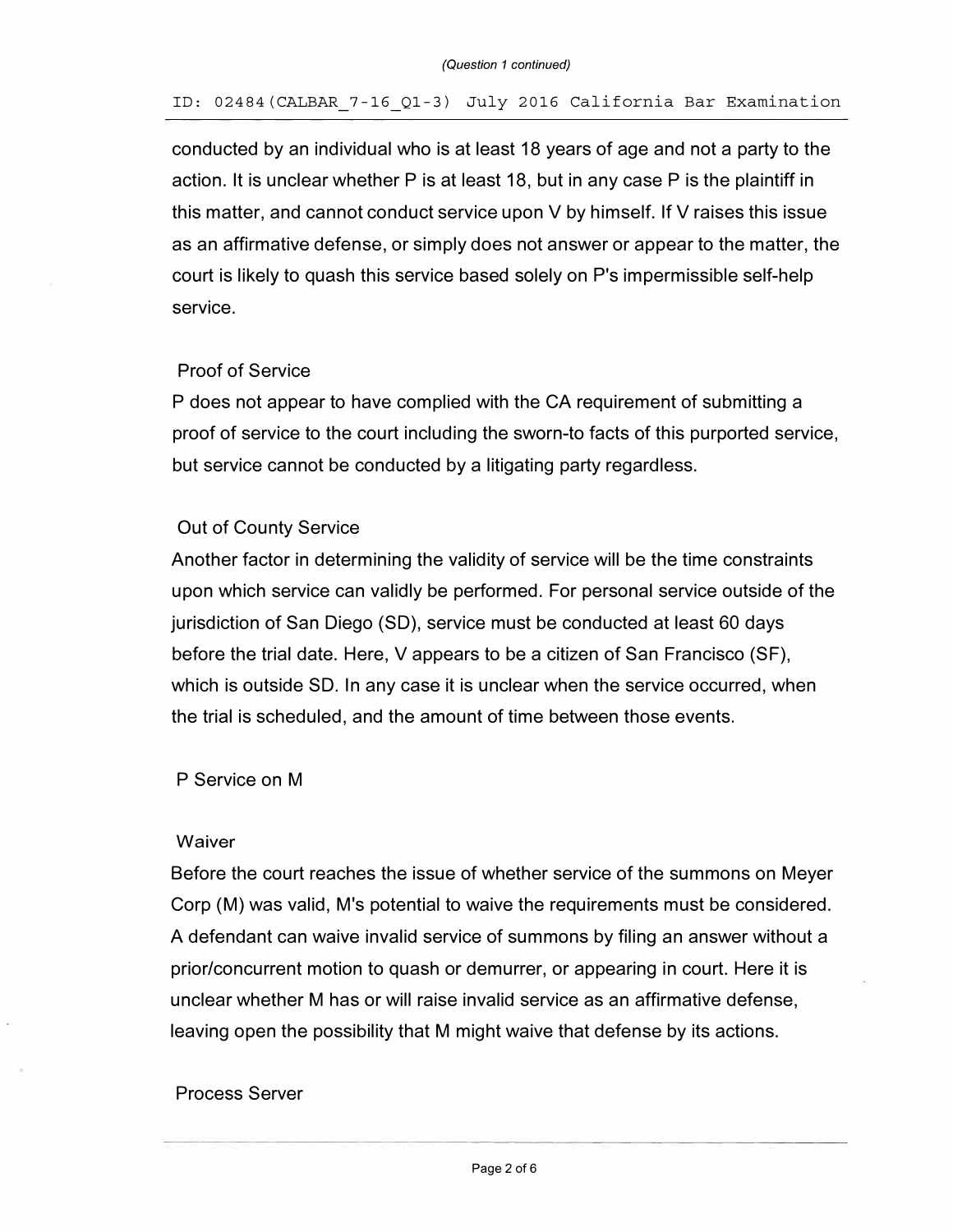## ID: 02484(CALBAR\_7-16\_Ql-3) July 2016 California Bar Examination

The court can consider whether the individual conducting the service of summons meets the requirements set out by CA law. CA requires service to be conducted by an individual who is at least 18 years of age and not a party to the action. It is unclear whether P is at least 18, but in any case P is the plaintiff in this matter, and cannot conduct service upon M by himself. If M raises this issue as an affirmative defense, or simply does not answer or appear to the matter, the court is likely to quash this service based solely on P's impermissible self-help service.

## International Service

The court will likely consider whether service upon M was in compliance with CA's requirements to serve in accordance with international regulations. M does not seem to have made any attempts to conduct service in compliance with international law.

## Substituted Service

The court can consider whether a valid substituted service has been conducted before hearing the matter. The rule for substituted service on a business requires the non-party server to make three unsuccessful service attempts at the defendant's place of business to leave the summons and complaint with a reasonably competent person before leaving a copy at the place of business and sending by certified mail a copy to the business. In this case, P does not seem to have made any attempt to comply with international laws for service. In any case, mailing M on his own is still impermissible. The court is likely to find that service upon M was invalid.

# Out of County Service

Another factor in determining the validity of service will be the time constraints upon which service can validly be performed. For personal service outside of the jurisdiction of SD, service must be conducted at least 60 days before the trial date. Here, M is a German company with its sole place of business in Germany.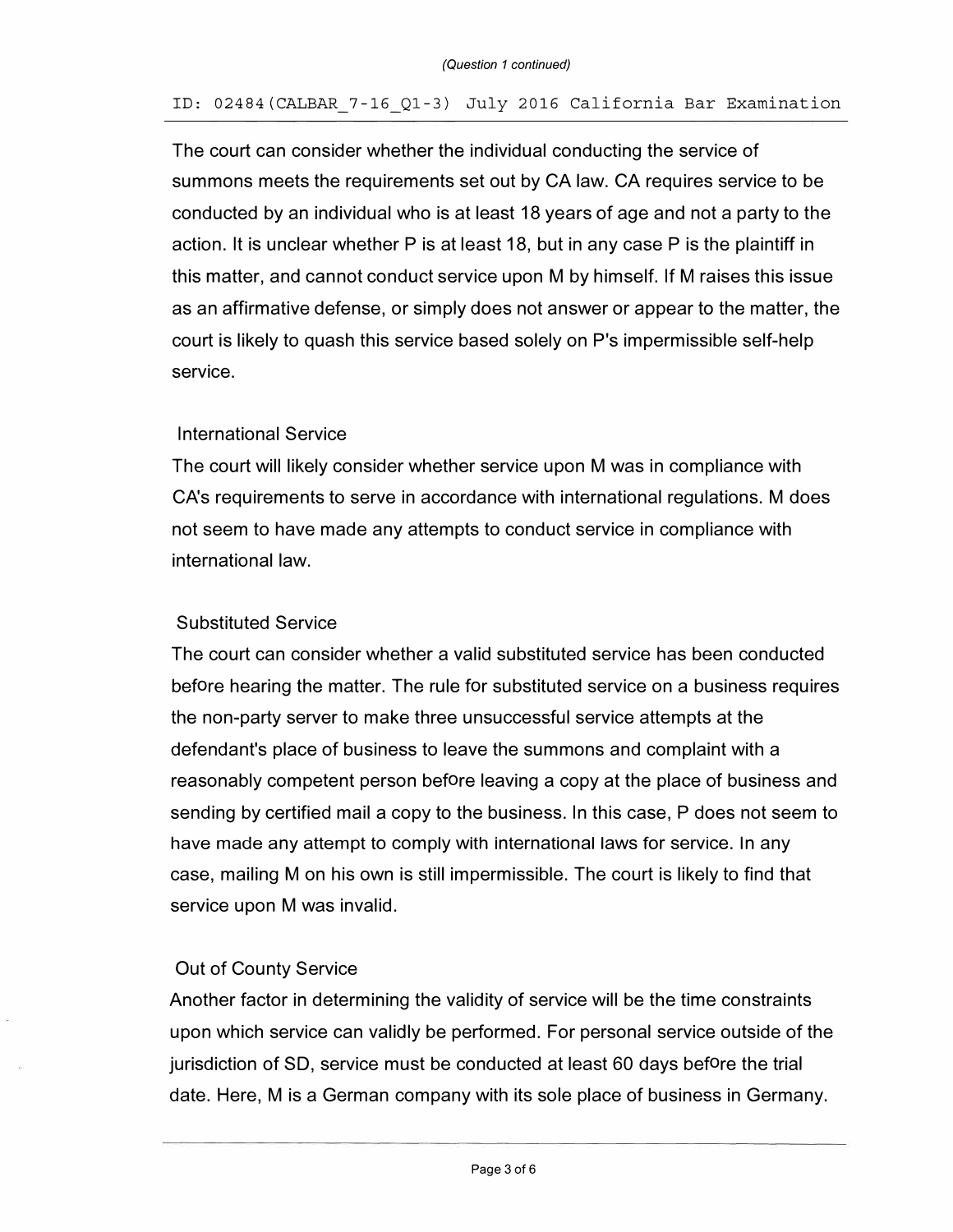It is unclear when the service occurred, when the trial is scheduled, and the amount of time between those events.

# 2. SD PX over V

The court may consider whether it has personal jurisdiction over V. CA courts have jurisdiction over matters where the cause of action arose in the county or where the defendant resides or does business in the county.

# Cause of Action

The transaction between V and P occurred in SF, not SD. Even if P was ill or became ill in SD, the cause of action remains exclusively in SF.

# V's Residence or Place of Business

V does not appear to reside or conduct any business in SD. Even if P claims that V engages in business with numerous out-of-county citizens and therefore can foreseeably expect litigation outside of the county, operating a store in SF will not give rise to SD's PX over V.

# **Waiver**

Before the court reaches the issue of PX, V's potential to waive the requirements must be considered. A defendant can waive lack of PX by filing an answer without a prior/concurrent motion to quash or demurrer, or appearing in court. Here it is unclear whether V has or will raise lack of PX as an affirmative defense, leaving open the possibility that V might waive that defense by her actions.

# **Citizenship**

V may attempt to raise P's alienage as a barrier to PX over P's claim. But a plaintiffs national or state citizenship are irrelevant to PX, and such claims will not succeed.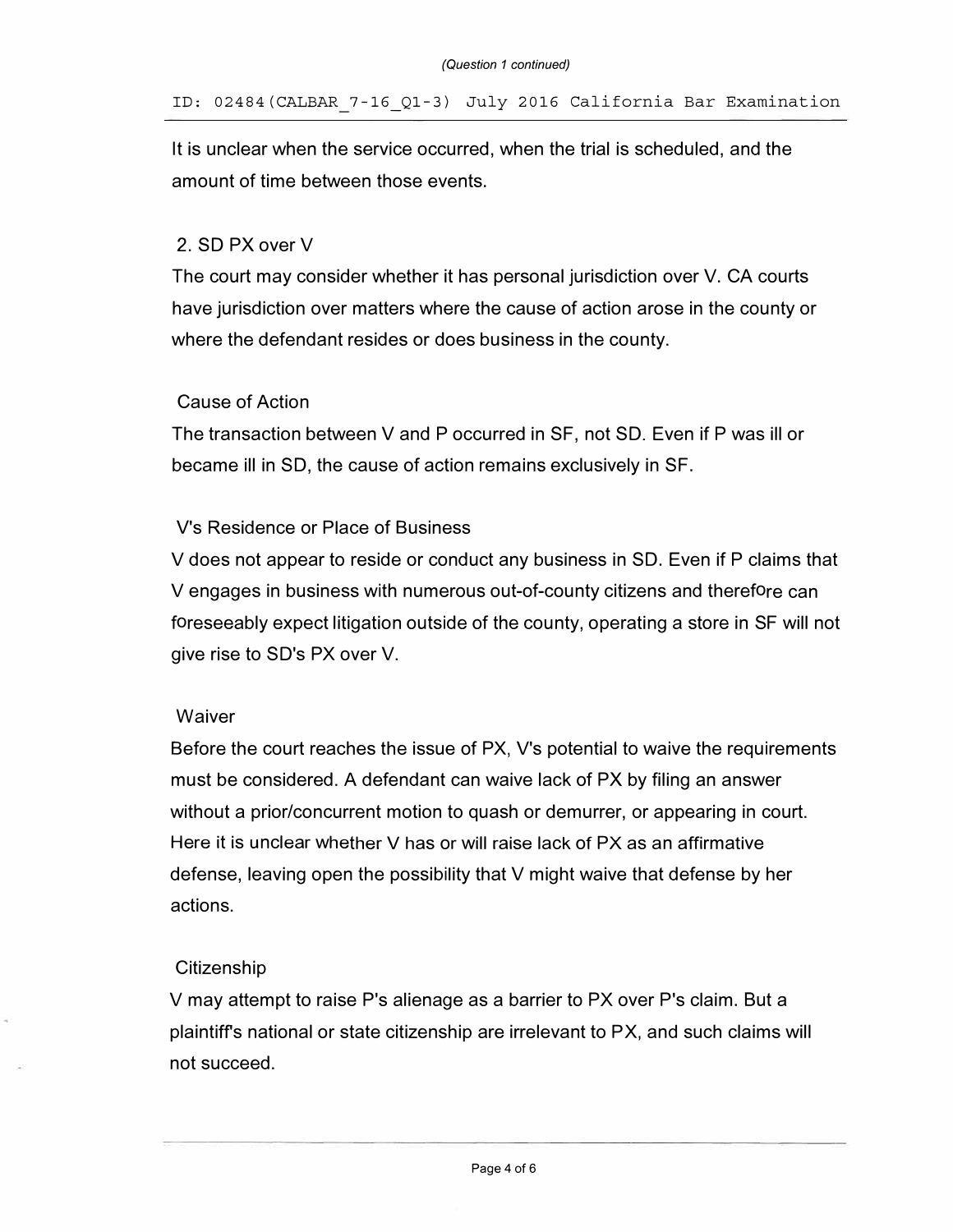## ID: 02484(CALBAR\_7-16\_Ql-3) July 2016 California Bar Examination

# SD PX over M

The court may consider whether it has personal jurisdiction over M. CA courts have jurisdiction over matters where the cause of action arose in the county or where the defendant resides or does business in the county. Although M's snacks seem to have made their way to CA, M's sole place of business is in Germany. This seems to suggest that M is not inviting CA vendors or citizens to purchase its products.

# Cause of Action

P may attempt to raise the issue that PX extended to M because M allegedly manufactured the toxic snacks in Germany, and P became ill in CA. This argument is invalid.

# 3. Venue

# Subject Matter Jurisdiction

CA courts have jurisdiction over claims arising under state law. P has filed an action for medical expenses alleging V and M "should have known the snacks were contaminated," which seems to be a facially valid negligence claim.

# **Standing**

In order for P to have standing to properly bring this action, he must demonstrate that he suffered an injury arising from a breach of law in SD jurisdiction. P's only apparent argument for SD as proper venue is his current SD residence, which is invalid. Venue for P's action against V properly lies in SF where the transaction purportedly giving rise to P's injury occurred.

# 4. Federal Jurisdiction

An action filed in CA is properly removed to federal court where federal court has PX and SMJ over the claim. The Federal Rules of Civil Procedure will determine whether federal court has jurisdiction.